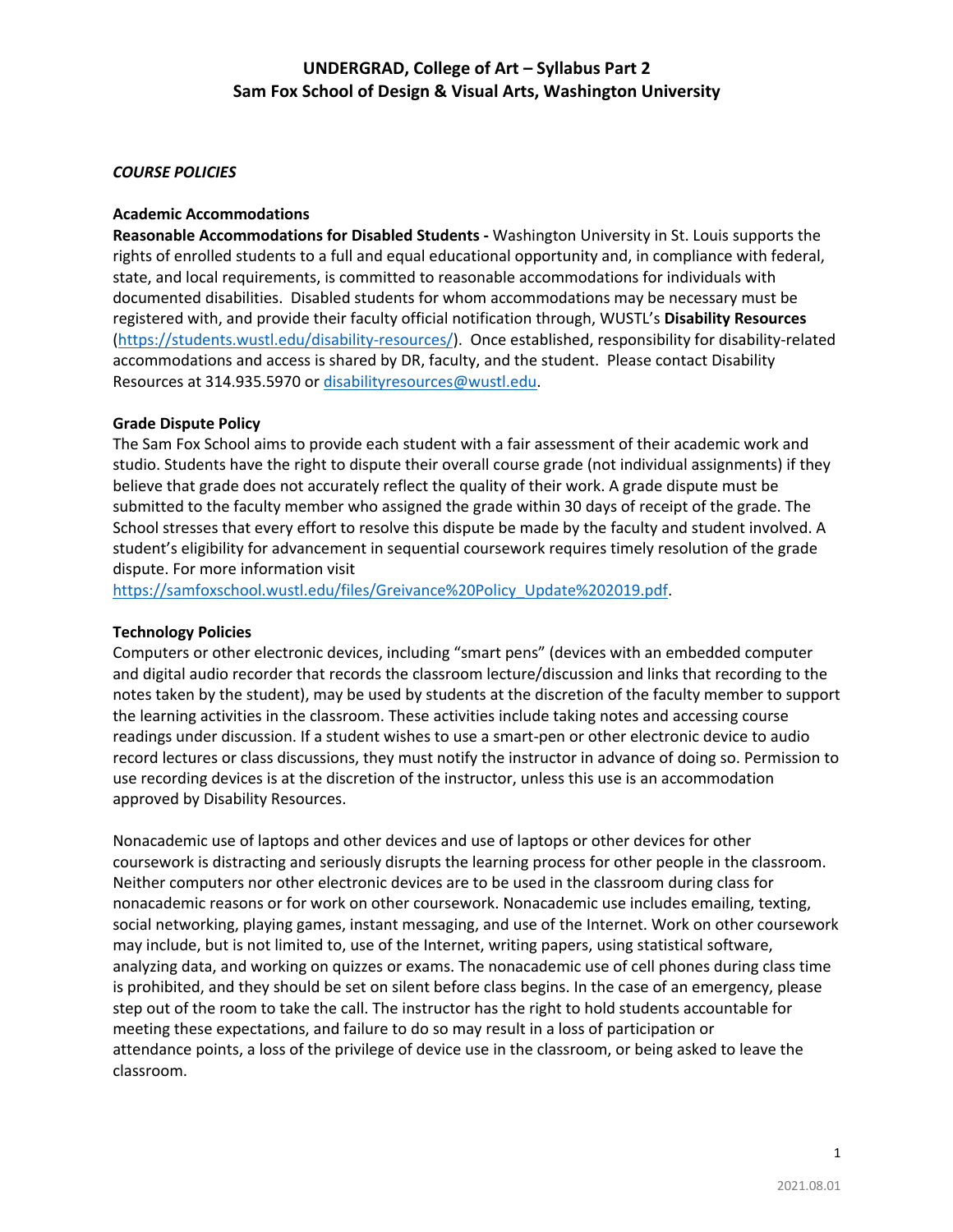The Sam Fox School Information Technology Infrastructure has many services for your benefit. Visit https://sites.wustl.edu/insidesfs/it/ for more information.

### **License for Non-Exclusive Right to Reproduce and Distribute**

The course instructor has non-exclusive right to reproduce and distribute work produced in this class as part of a publication or body of work, which may include products from this course or other works. Students retain ownership of all rights held under copyright. This permission is revocable for 3 months following the conclusion of this course via notification in writing to the course instructor.

## **Ethics/Violations of Academic Integrity**

Ethical behavior is an essential component of learning and scholarship. Students are expected to understand, and adhere to, the University's academic integrity policy:

wustl.edu/policies/undergraduate-academic-integrity.html. Students who violate this policy will be referred to the Academic Integrity Policy Committee. Penalties for violating the policy will be determined by the Academic Integrity Policy committee, and can include failure of the assignment, failure of the course, suspension or expulsion from the University. Additionally, students should If you have any doubts about what constitutes a violation of the Academic Integrity policy, or any other issue related to academic integrity, please ask the instructor.

Always cite sources when ideas are presented and/or language that was developed by another individual, including material from class lectures and discussions.

Violation of this policy includes collaborating on assignments where collaboration is not allowed and/or utilizing notes, texts, etc. on any assignment where use of such materials is not allowed.

## **English Language Proficiency**

If English language proficiency is such that the student may need special assistance in lectures, reading, written assignments, and/or exam taking, please communicate these needs to the instructor who may refer the student to the English Language Program (ELP). ELP is a University-wide resource that provides classes and academic English language support designed to increase non-native English-speaking students' English language proficiency and to facilitate their academic success at Washington University. Other Academic Assistance resources are available through the Office for International Students and Scholars.

### **Religious Holidays**

The Sam Fox School of Design & Visual Art recognizes the individual student's choice in observing religious holidays that occur during periods when classes are scheduled. Students are encouraged to arrange with their instructors to make up work missed as a result of religious observance, and instructors are asked to make every reasonable effort to accommodate such requests. The Office of Religious, Spiritual and Ethical Life maintains a calendar of many religious holidays observed by the WashU community.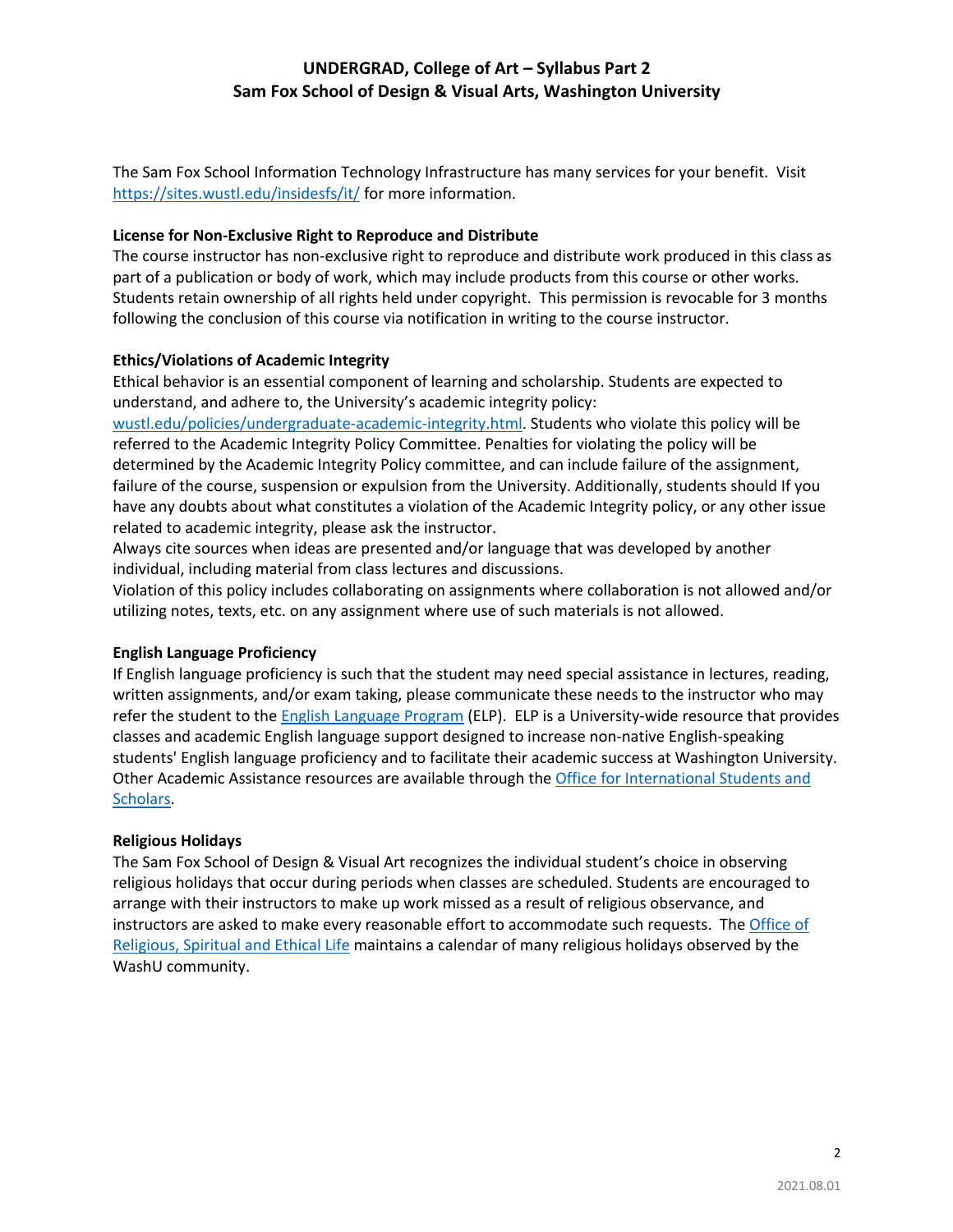### *RESOURCES FOR STUDENTS*

For information on all available student resources, including disability accommodations, campus safety, mental health resources, writing assistance, grievance procedures, and much more, please go to https://insidesamfox.wustl.edu/students/advising/student-campus-resources/

For information on available student funding opportunities in the Sam Fox School, please look online at https://www.samfoxschool.wustl.edu/note/13125

### **Safety**

Emergency Numbers (on campus) Ambulance/Fire/Police--314-935-5555; Emergency Health Service-- 314-935-5555

## **Urgent Care**

Student Health Services utilizes Barnes Jewish Hospital Emergency Department, which is located on Kingshighway. Call 314-362-5000 to reach the hospital.

## **Accommodations based upon Sexual Assualt**

The University is committed to offering reasonable academic accommodations (e.g., no contact order, course changes) to students who are victims of relationship or sexual violence, regardless of whether they seek criminal or disciplinary action. If you need to request such accommodations, please contact RSVP (information above) to schedule an appointment with an RSVP confidential, licensed counselor. While information shared with counselors is confidential, requests for accommodations will be coordinated with the appropriate University administrators and faculty. See: RSVP Center

### **Reporting Sexual Harassment**

If a student discusses or discloses an instance of sexual assault, sex discrimination, sexual harassment, dating violence, domestic violence or stalking, or if a faculty member otherwise observes or becomes aware of such an allegation, the faculty member will keep the information as private as possible. But, as a member of Washington University, faculty are required to immediately report it to the Department Chair or Dean or directly to the University's Title IX Director, at (314) 935-3118. Additionally, you can report incidents or complaints to the Office of Student Conduct and Community Standards or by contacting WUPD at (314) 935-5555 or your local law enforcement agency. See: Title IX

## **Confidential Resources for Instances of Sexual Assault, sex discrimination, sexual harassment, dating violence, domestic violence or stalking**

If a student needs to explore options for medical care, protections, or reporting, free, confidential support resources and professional counseling services are available through the Relationship and Sexual Violence Prevention (RSVP) Center in Seigle Hall, Suite 435, rsvpcenter@wustl.edu, 314-935- 3445. For after-hours emergency response services, call 314-935-6666 or 314-935-5555 and ask to speak with an RSVP Counselor on call.

### **Mental Health**